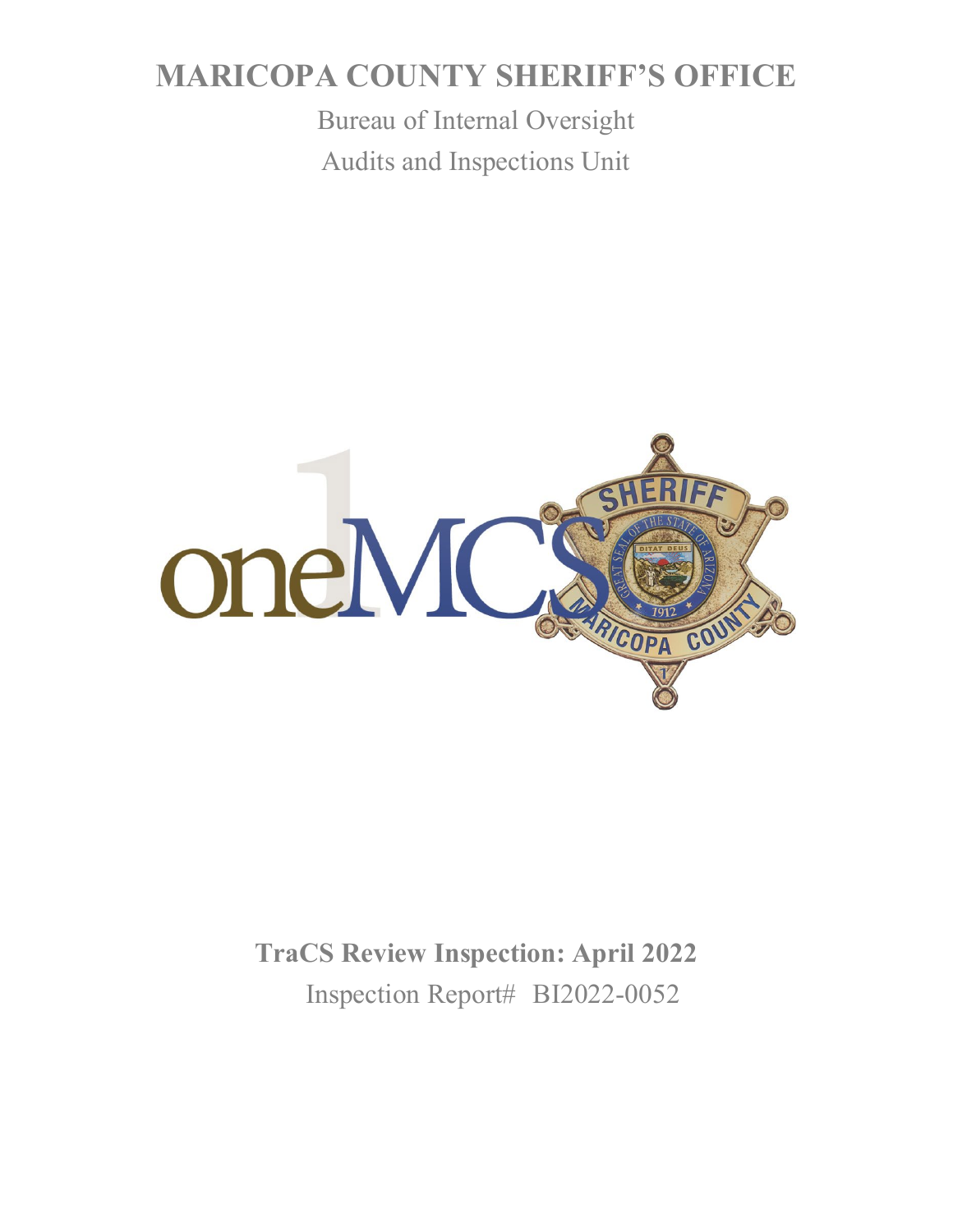The Audits and Inspections Unit (AIU) of the Sheriff's Office Bureau of Internal Oversight (BIO) will conduct monthly inspections of the TraCS Review of traffic stops to ensure compliance with Office Policies, promote proper supervision, and support the requirements set forth in the Court Order. Inspectors will utilize the TraCS System and a sample of randomly selected employees from each district/division for review. The TraCS Traffic Stop Review will be uniformly inspected utilizing a matrix developed by the AIU, in accordance with the procedures outlined in policies EA-11, EB-1, and GB-2.

## **Compliance Objectives:**

- Determine what district the traffic stop data originated from
- Determine if the supervisor reviewed all completed traffic stop documentation within 72 hours
- Each Traffic Stop inspected will be counted as one inspection

#### **Criteria:**

MCSO Policy EA-11, *Arrest Procedures* MCSO Policy EB-1, *Traffic Enforcement, Violator Contacts, and Citation Issuance* MCSO Policy GB-2, *Command Responsibility*

#### **Conditions:**

MCSO's assigned Court Monitors provided a sample of 25 Deputies from all Patrol Districts for the April Traffic Stop Review Inspection. The sample of 25 Deputies provided a total of 245 traffic stops available for inspection; all 245 (or 100%) of the traffic stops were inspected.

MCSO achieved a compliance rate of 98.78% in the Review of Traffic Stops for the month of April 2022, as illustrated in the table below:

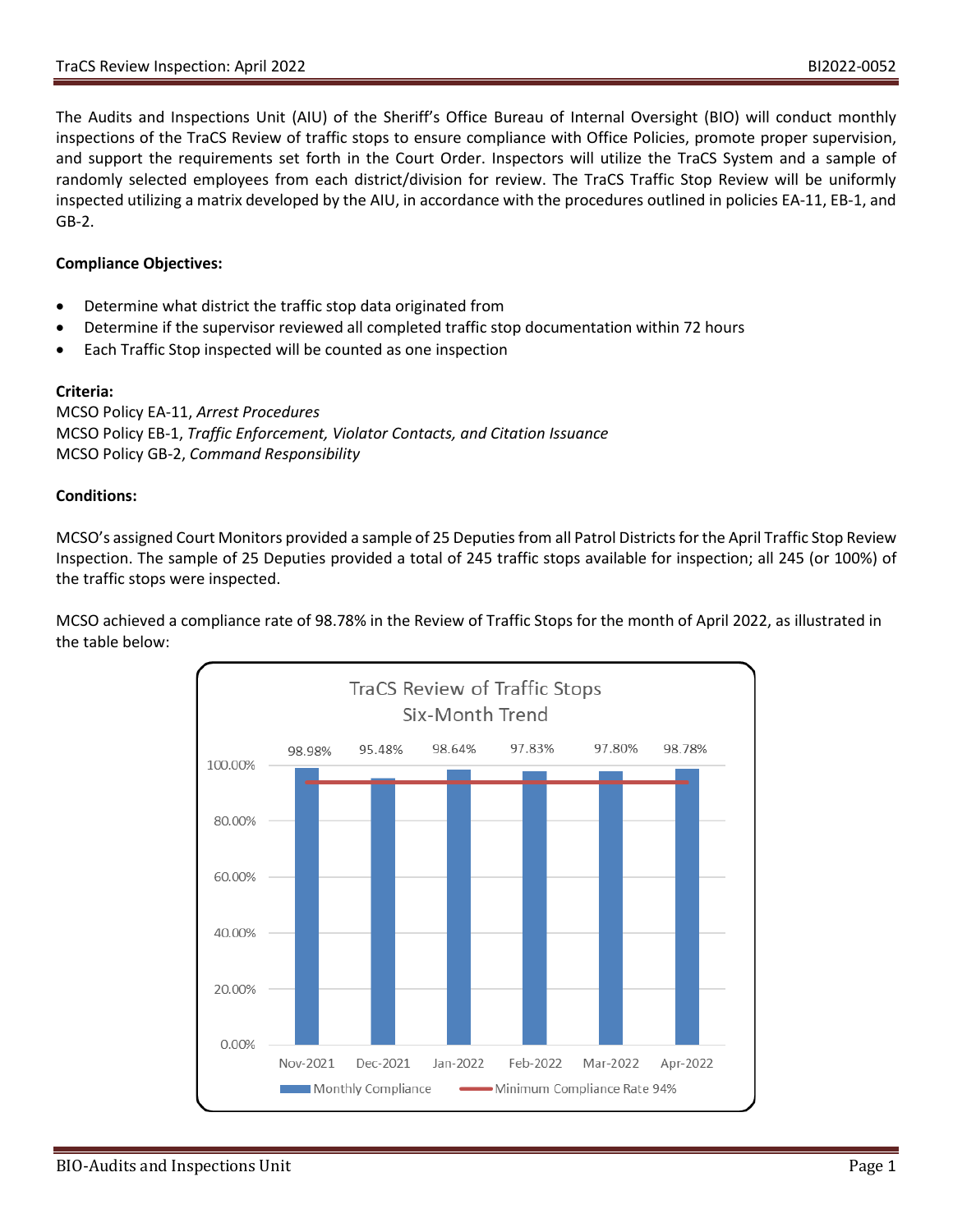The compliance rate of each division is illustrated in the table below:

| <b>District</b>     | Dist. 1 | Dist. 2 | Dist. 3 | Dist. 4 | Lakes | Dist. 7 | <b>Total</b> |
|---------------------|---------|---------|---------|---------|-------|---------|--------------|
| In Compliance       | 27      |         | 47      | 16      | 130   | 18      | 242          |
| <b>Total Stops</b>  | 27      | 4       | 50      | 16      | 130   | 18      | 245          |
| <b>Compliance %</b> | 100%    | 100%    | 94%     | 100%    | 100%  | 100%    | 98.78%       |

It should be noted that the completion of a Review Inspection is dependent on when AIU receives the sample from the Court Monitors.

# District 3 (1 BIO Action Form)

| <b>District</b>                                                                                                                                                                                              | Incident#  | <b>VSCF</b><br>Generated | <b>Employee</b> | <b>Responsible Supervisor</b> | Commander        |  |  |  |
|--------------------------------------------------------------------------------------------------------------------------------------------------------------------------------------------------------------|------------|--------------------------|-----------------|-------------------------------|------------------|--|--|--|
| Dist. 3                                                                                                                                                                                                      | Redacted   | 04/22/22                 | Deputy          | Sergeant                      | Captain          |  |  |  |
| <b>Deficiency</b>                                                                                                                                                                                            |            |                          |                 |                               |                  |  |  |  |
| Supervisors are responsible for reviewing the VSCF to ensure accuracy and proper documentation within 72 hours.                                                                                              |            |                          |                 |                               |                  |  |  |  |
| Policy EB-1.14.A.9.b                                                                                                                                                                                         |            |                          |                 |                               |                  |  |  |  |
| Inspector Note: VSCF was completed on 04/22/22 at 1605 and reviewed on 04/26/22 at 1521.<br>Inspector Note: Responsible Supervisor has 1 previous BIO Action Form for Dec 2021 TraCS Reviewed (BAF2021-0421) |            |                          |                 |                               |                  |  |  |  |
| <b>District</b>                                                                                                                                                                                              | Incident # | <b>VSCF</b><br>Generated | <b>Employee</b> | <b>Responsible Supervisor</b> | <b>Commander</b> |  |  |  |
| Dist. 3                                                                                                                                                                                                      | Redacted   | 04/22/22                 | Deputy          | Sergeant                      | Captain          |  |  |  |
| <b>Deficiency</b>                                                                                                                                                                                            |            |                          |                 |                               |                  |  |  |  |
| Supervisors are responsible for reviewing the VSCF to ensure accuracy and proper documentation within 72 hours.<br>Policy EB-1.14.A.9.b                                                                      |            |                          |                 |                               |                  |  |  |  |
| Inspector Note: VSCF was completed on 04/22/22 at 1644 and reviewed on 04/26/22 at 1523.                                                                                                                     |            |                          |                 |                               |                  |  |  |  |
| Inspector Note: Responsible Supervisor has 1 previous BIO Action Form for Dec 2021 TraCS Reviewed (BAF2021-0421)                                                                                             |            |                          |                 |                               |                  |  |  |  |
| <b>District</b>                                                                                                                                                                                              | Incident # | <b>VSCF</b><br>Generated | <b>Employee</b> | <b>Responsible Supervisor</b> | <b>Commander</b> |  |  |  |
| Dist. 3                                                                                                                                                                                                      | Redacted   | 04/23/22                 | Deputy          | Sergeant                      | Captain          |  |  |  |
| <b>Deficiency</b>                                                                                                                                                                                            |            |                          |                 |                               |                  |  |  |  |
| Supervisors are responsible for reviewing the VSCF to ensure accuracy and proper documentation within 72 hours.<br>Policy EB-1.14.A.9.b                                                                      |            |                          |                 |                               |                  |  |  |  |
| Inspector Note: VSCF was completed on 04/23/22 at 1535 and reviewed on 04/26/22 at 1549.<br>Inspector Note: Responsible Supervisor has 1 previous BIO Action Form for Dec 2021 TraCS Reviewed (BAF2021-0421) |            |                          |                 |                               |                  |  |  |  |

Unless noted above in the deficiency table, there were no prior BIO Action Forms similar in nature or supervisor notes addressing the deficiencies.

## **Action Required:**

With the resulting **98.78%** compliance for *Inspection BI2022-0052,* a total of **1** BIO Action Form is requested from the affected District addressing the deficiency. **The forms shall be completed utilizing Blue Team.**